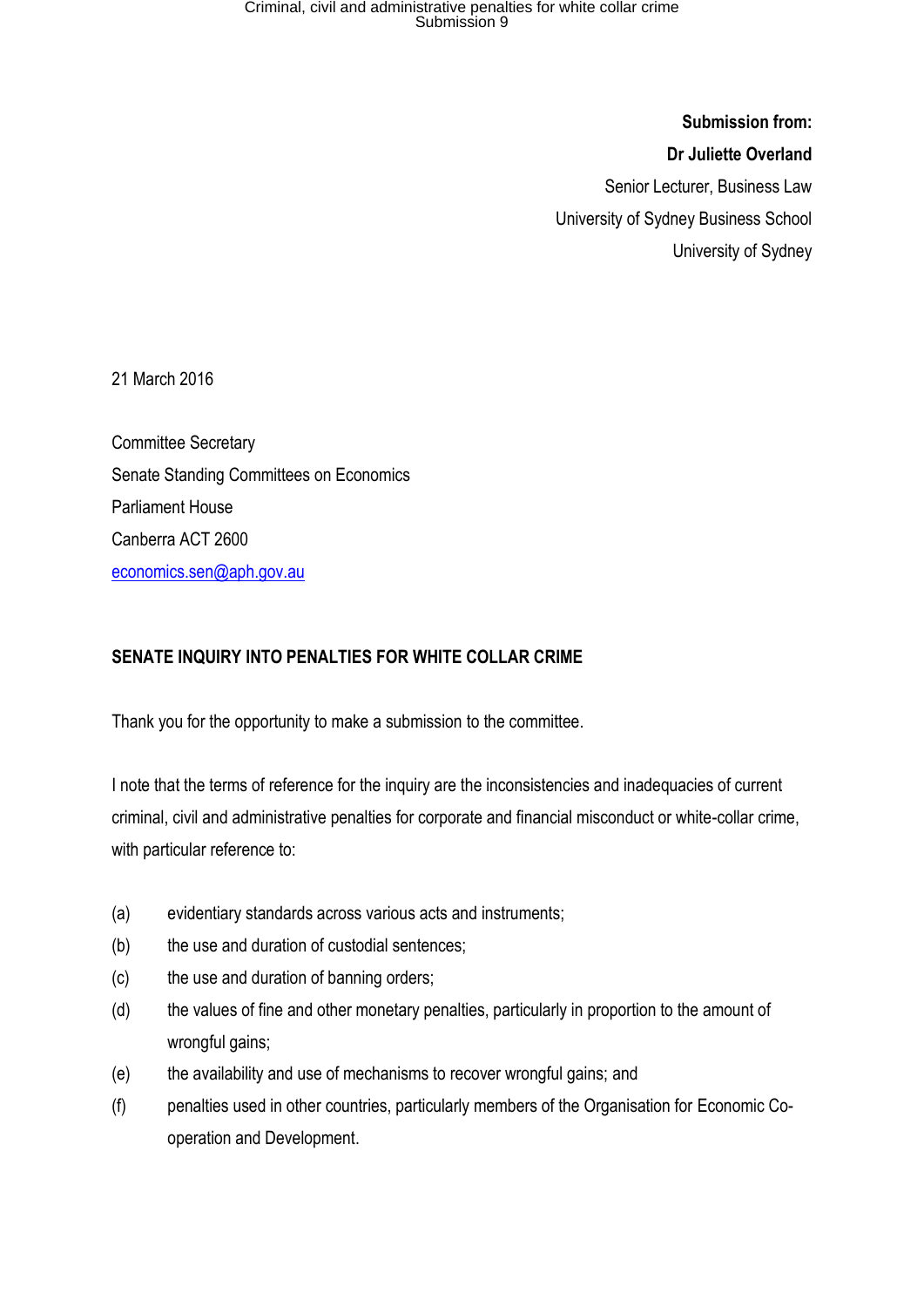My particular interest and focus is in the regulation of insider trading and my submission relates to this particular form of white collar crime and the relevant penalties. The recommendations contained in my submission are based on my academic research, the findings of which have been published in refereed papers and other publications.<sup>1</sup>

Insider trading is a complex, controversial offence with a reputation for being under-prosecuted, although the Australian Securities and Investments Commission ("ASIC") has been active in insider trading enforcement in recent years. It is prohibited in order to protect market integrity, so that those who participate in securities markets can be confident that people who have access to inside information are not able to unfairly exploit that advantage. In order to ensure that potential insider traders are appropriately deterred from engaging in that conduct, and to ensure that those who do engage in insider trading are appropriately punished, I make the following recommendations:

- (i) The evidential standards for insider trading should not be altered in criminal or civil proceedings.
- (ii) The maximum custodial sentences for criminal convictions for insider trading do not need to be increased – however, I recommend that consideration be given to legislating for a mandatory minimum sentence of six months' imprisonment for all convicted insider traders, other than in the most extenuating circumstances.
- (iii) A person who is convicted of insider trading in criminal proceedings will be subject to an automatic disqualification from managing a corporation. However, leave can still be granted to allow the person to manage a corporation. I recommend that the relevant provisions be amended so that a court may only grant such leave if satisfied that the offender is otherwise subject to a penalty of appropriate personal and general deterrence. I also recommend that this form of disqualification apply where a person is found liable for insider trading in civil penalty proceedings.

<sup>1</sup> In particular, please see, J Overland, "Insider Trading, General Deterrence and the Penalties for Corporate Crime" (2015) 33 *Company and Securities Law Journal* 317; J Overland, "The Possession and Materiality of Information in Insider Trading Cases" (2014) 32 *Company and Securities Law Journal* 353; and J Overland "Will John Gay's Sentence for Insider Trading Really Deter Others?" *The Conversation*, 26 August 2013. For a full list of my publications on the topic of insider trading and corporate crime, please see[: http://sydney.edu.au/business/staff/julietteo](http://sydney.edu.au/business/staff/julietteo)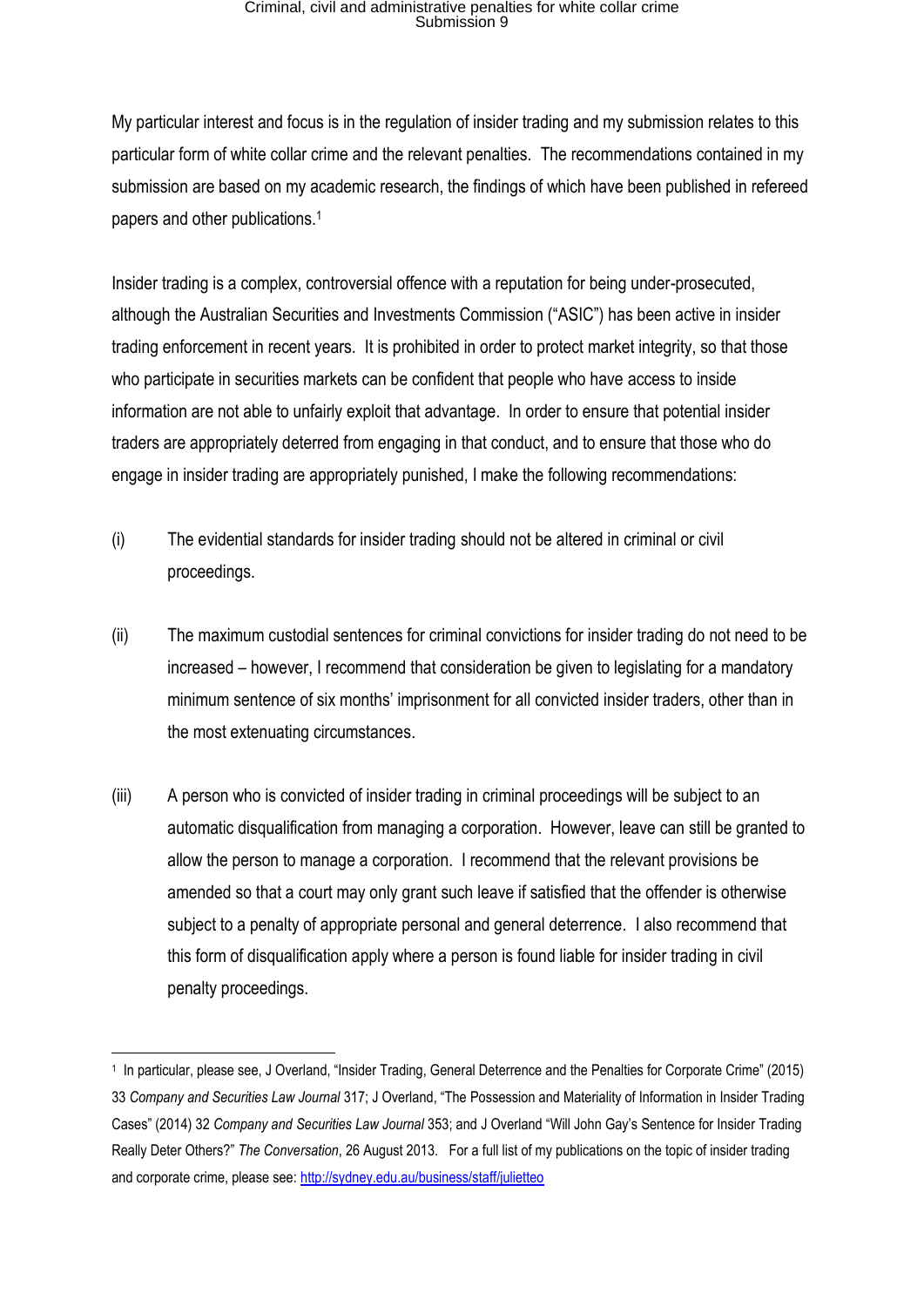- (iv) Civil penalties for insider trading are not consistent with those available in overseas jurisdictions, being significantly lower, and should be increased to a maximum of \$765,000 or three times the profit made or loss avoided, whichever is greater.
- (v) Fines can be imposed in criminal proceedings at multiples of the profit earned or loss avoided, but not in civil proceedings – this deficiency should be remedied in accordance with the recommendation set out in (iii) above.
- (vi) Confiscation of the profit earned is available in criminal proceedings for insider trading but not in civil proceedings – this deficiency should be remedied to also enable the confiscation of profits in civil penalty proceedings for insider trading.

### **1. What is insider trading?**

Insider trading is prohibited under section 1043A of the *Corporations Act 2001* (Cth) (the "*Corporations Act*"). In *Mansfield and Kizon v R* (2012) 87 ALJR 20, the majority of the High Court summarised the nature of insider trading as follows:

The *Corporations Act 2001* (Cth) prohibits trading in securities by persons who possess information that is not generally available and know, or ought reasonably to know, that, if the information were generally available, a reasonable person would expect it to have a material effect on the price or value of the securities.<sup>2</sup>

Insider trading can therefore be broadly described as having the following elements:

- (i) a person possesses certain information;
- (ii) the information is not generally available;
- $(iii)$  if the information were generally available, it would be material information;

**<sup>.</sup>** <sup>2</sup> *Mansfield and Kizon v R* (2012) 87 ALJR 20 at 21.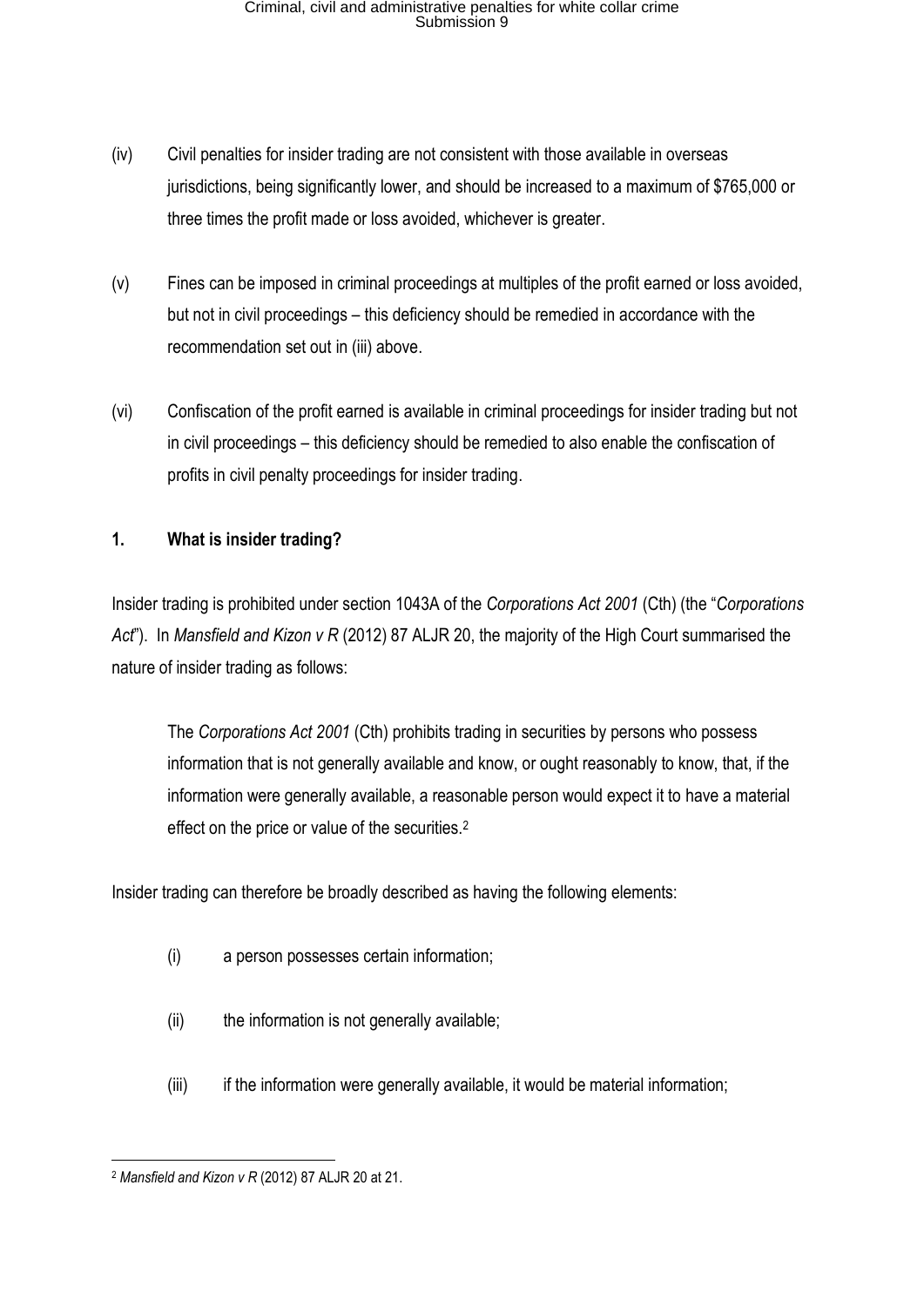- (iv) the person knows (or ought reasonably to know) that the information is not generally available and that, if the information were generally available, it would be material information; and
- (v) while in possession of the information, the person trades in relevant financial products or procures another person to do so, or communicates the information to another person likely to do so.

The current maximum criminal penalty for insider trading for individuals is 10 years' imprisonment and a fine of the greater of \$765,000 or three times the profit made or loss avoided.<sup>3</sup> The current maximum civil penalty for insider trading for individuals is a fine of \$200,000.<sup>4</sup>

### **2. Evidentiary Standards for Insider Trading**

Insider trading can be pursued under both criminal and civil proceedings in Australia. Insider trading has been a criminal offence since it was first prohibited by statute in the 1970s. Civil proceedings for insider trading were introduced under the *Financial Services Reform Act 2001* (Cth) in order to assist in overcoming perceived difficulties in prosecuting insider trading and to make it easier for ASIC to bring insider trading proceedings. Criminal proceedings for insider trading apply the criminal standard of proof, requiring that the elements of the offence are proved "beyond a reasonable doubt". Civil penalty proceedings for insider trading apply a lower standard of proof, based on "the balance of probabilities" and using civil rules of evidence.<sup>5</sup>

However, AISC has brought very few civil proceedings for insider trading – unsuccessful civil proceedings were brought in *ASIC v Citigroup* (2007) 160 FCR 35; in *ASIC v Petsas and Miot* (2005) 23 ACLC 269 the two respondents admitted liability; and the corporation Hochtief Acktiengesellschaft has recently admitted insider trading in civil proceedings which are yet to be finalised. Thus civil penalty proceedings have hardly provided the fillip which may have been expected. The level of the burden of proof has perhaps not been the major obstacle to the successful prosecution of insider trading cases, but rather the existence of appropriate evidence to prove the elements of the offence. Indeed, the case of *ASIC v Citigroup* demonstrated that, even with the availability of civil penalty proceedings, the

**<sup>.</sup>** <sup>3</sup> Section 1311 and Schedule 3 of the *Corporations Act.* 

<sup>4</sup> Section 1317G of the *Corporations Act.*

<sup>5</sup> Explanatory Memorandum to the Financial Services Reform Bill 2001 (Cth), [2.78]-[2.79].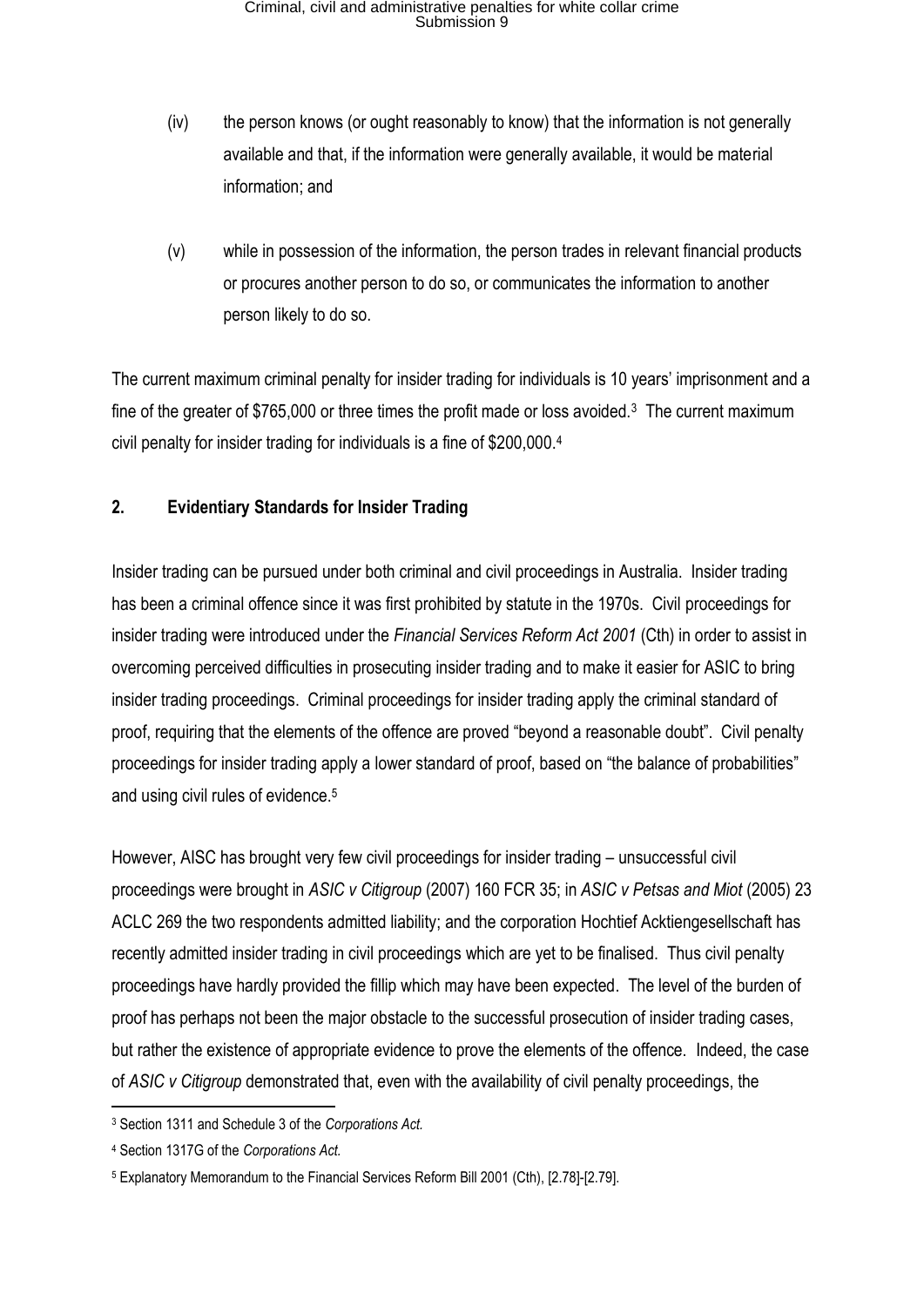complexities and technicalities associated with pursuing alleged insider traders remain – the challenges in detecting incidents of insider trading; the complexity of insider trading laws and resulting interpretational difficulties; the limited judicial consideration of insider trading laws; and, in particular, the obstacles to proving the knowledge element of the offence.

There have been past law reform proposals suggesting that the difficulties in prosecuting insider traders could be addressed by reversing the onus of proof or introducing rebuttable presumptions into the law. For example, it has been suggested that it might be appropriate to introduce a rebuttable presumption that senior company officers are aware of any inside information known to their companies.<sup>6</sup> However, such presumptions are contrary to the general presumption of innocence. It is not appropriate to reverse the onus of proof in criminal or civil proceedings merely because particular crimes or civil breaches are difficult to prove. An increased focus on insider trading enforcement and the resourcing of insider trading investigations, both of which have been seen in recent years, is a more appropriate response to the difficulties in prosecuting insider traders.

Accordingly, I do not recommend that any change be made to the evidentiary burden or the onus of proof which applies to insider trading in criminal or civil proceedings.

### **3. The Use and Duration of Custodial Sentences for Insider Trading**

Custodial sentences are only available when a person is convicted of the crime of insider trading – they are not available in connection with civil proceedings for insider trading.

The current maximum custodial sentence of 10 years' imprisonment for insider trading was increased in 2010 from the previous maximum of five years' imprisonment as a result of amendments made to the *Corporations Act* by the *Corporations Amendment (No 1) Act 2010* (Cth). In March 2014, ASIC published the a Report 387: *Penalties for Corporate Wrongdoing* ("*Penalties for Corporate Wrongdoing Report*<sup>"</sup>), in which it noted that the maximum term of imprisonment of 10 years' for insider trading in Australia is "generally comparable with those in other jurisdictions, with the exception of the maximum term of imprisonment in the [USA] which is 20 years".<sup>7</sup> The other maximum prison terms for insider trading are: Canada – 10 years; Hong Kong – 10 years; and the United Kingdom – seven years.

 $\overline{a}$ <sup>6</sup> Corporations and Markets Advisory Committee, *Insider Trading Proposals Paper* (2002), p 31.

<sup>7</sup> ASIC*, Penalties for Corporate Wrongdoing Report*, p 16.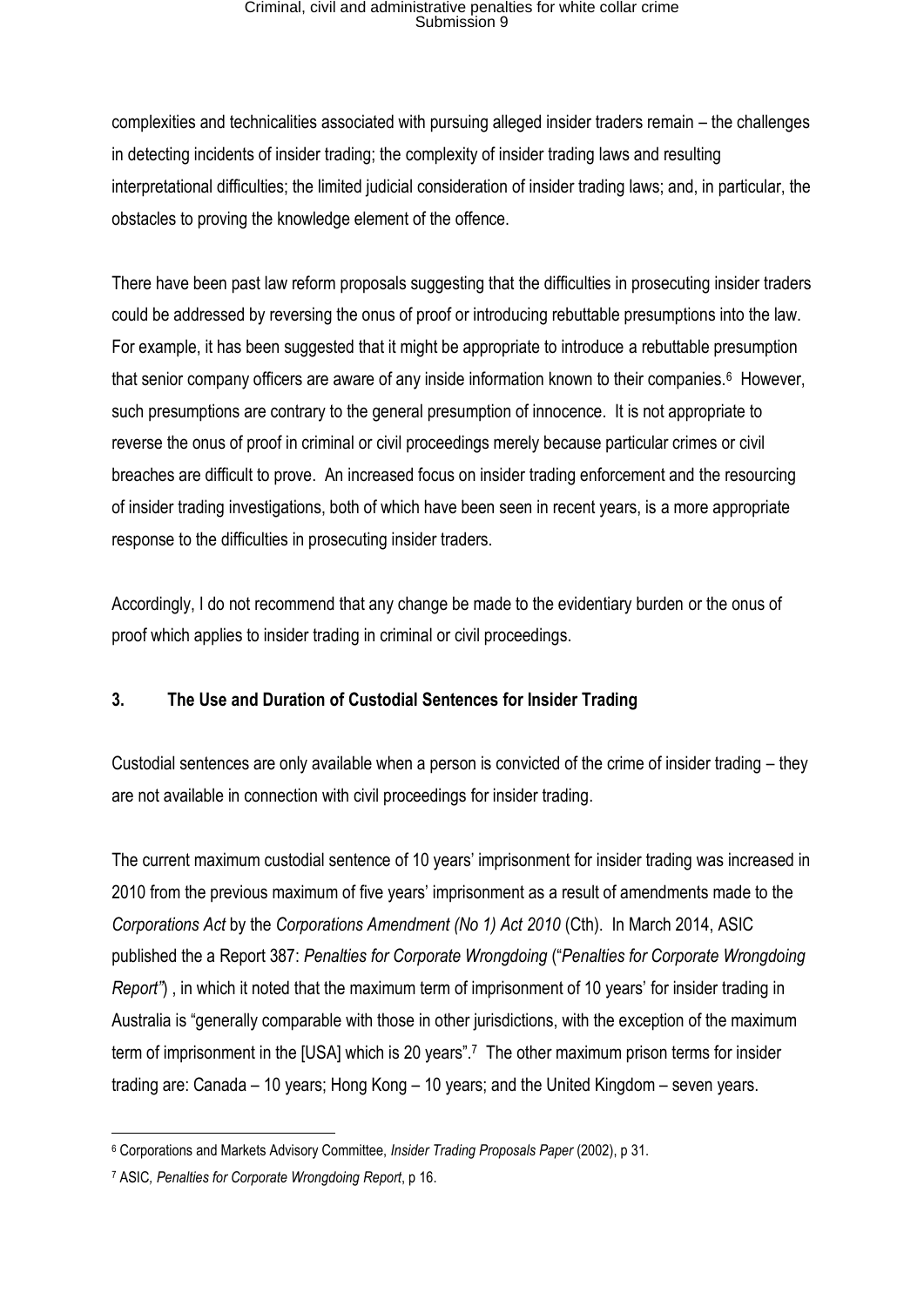However, while the maximum custodial sentence which may be given for insider trading is 10 years' imprisonment, the sentences imposed in even the most serious of cases have still not approached that maximum. Offenders can only be sentenced in accordance with the penalties that applied at the time they engaged in the relevant conduct, so there are to date only a few convicted insider traders who have been sentenced in accordance with the current maximum penalties. In March 2015, in the case of *Director of Public Prosecutions (Cth) v Kamay and Hill* [2015] VSC 86, Mr Luke Kamay received a sentence of seven years and three months' imprisonment, which was the longest sentence imposed for insider trading at that time. His conduct was described by Hollingworth J of the Supreme Court of Victoria as the "worst case" of insider trading to be seen in Australia, but the custodial sentence which was imposed was still below the current maximum available.<sup>8</sup> Earlier this month an even more lengthy sentence for insider trading was imposed on Steven Xiao, the former managing director of Hanlong Limited, who was sentenced to eight years and three months in prison. Mr Xiao's crimes were described by the Hall J of the Supreme Court of New South Wales as "falling at the most serious end of the spectrum", following a guilty plea.

If offenders who engage in the "worst" and "most serious" cases of insider trading do not receive the maximum available sentence, it is hard to argue that the criminal penalties need to be increased. An increase in the maximum penalty available for insider trading will not necessarily result in the imposition of greater terms of imprisonment by sentencing judges, who are bound to consider the matters specified in legislation, such as section 16A of the *Crimes Act 1914* (Cth), as well as taking into account issues of consistency. It is generally accepted that, when sentencing offenders, there should be similar results for similar cases – this principle aims to ensure that there is public confidence in the judicial process and to support the concept of general deterrence.<sup>9</sup>

Rather than increasing the maximum custodial sentence which may be imposed for insider trading, it would be appropriate to focus on ensuring all convicted insider traders are sentenced to a term of imprisonment. It was stated by the Court of Criminal Appeal in the case of *R v Doff* (2005) NSWCCA 199 at [56], that ordinarily a convicted insider trader in a "position of trust" would expect to receive a custodial sentence, and Finkelstein J stated in *ASIC v Petsas & Miot* [2005] FCA 88 at [13] that "even a

<sup>&</sup>lt;sup>8</sup> It appears that a discount from the maximum available custodial sentence was given as a result of the offender's guilty plea.

<sup>9</sup> See, for example, *Griffiths v The Queen* (1977) 137 CLR 293 per Jacobs J at 327; Australian Law Reform Commission, *Report 103: Same Crime, Same Time, Sentencing of Federal Offenders,* April 2006, at [5.18].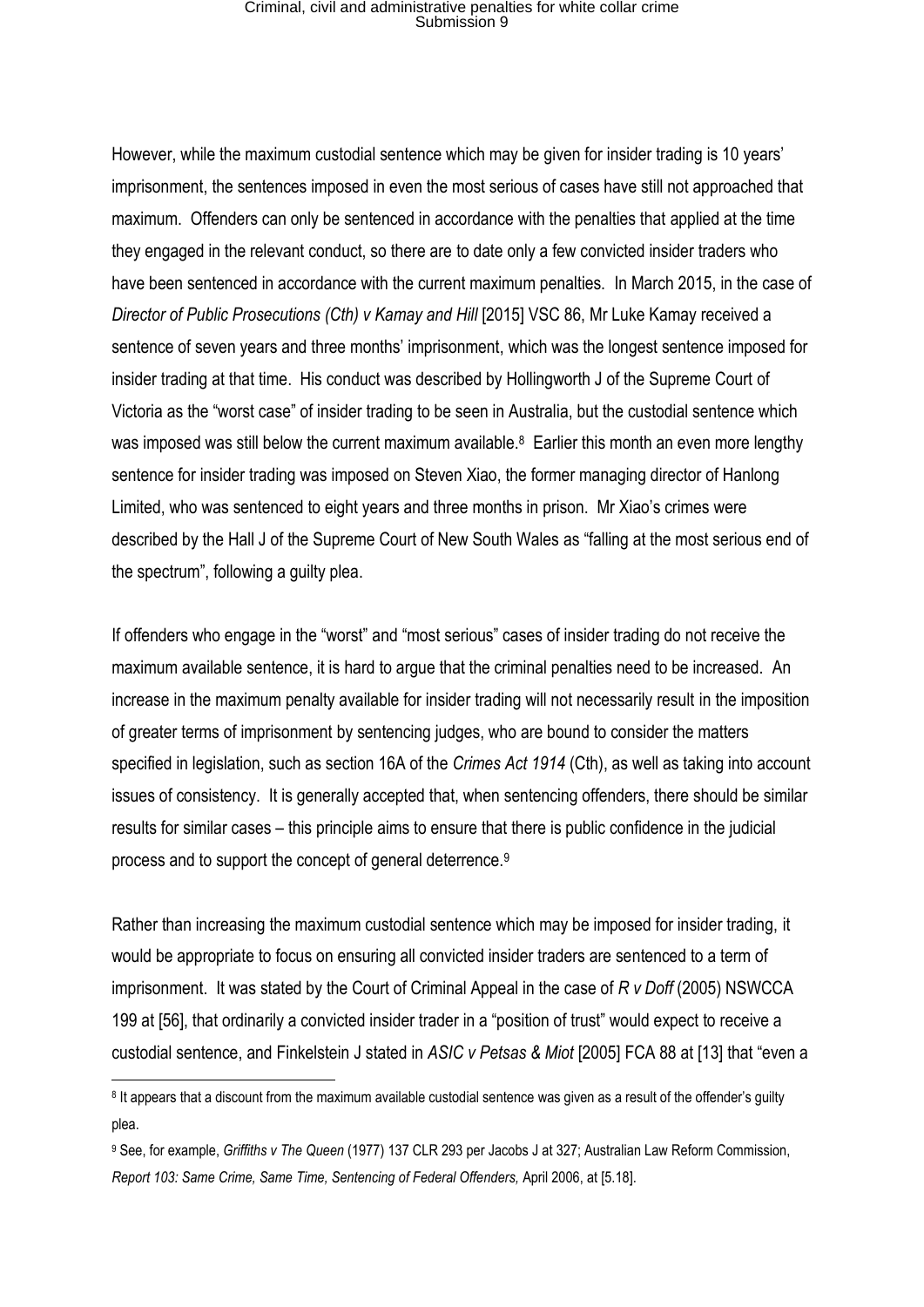first time offender who pleads guilty to insider trading is likely to suffer a term of imprisonment ... of between three to six months." However, there are two notable cases in which this did not occur*:* Mr Bart Doff (*R v Doff* (2005) 23 NSWSC 50) and Mr John Gay (*R v Gay* [2014] TASSC 22) were both convicted of insider trading but neither received a custodial sentence. While Mr Doff was not regarded by the trial judge as a "true insider" because he was acting as a real estate agent, had no connection to the relevant company, and did not seek out the information, Mr Gay was the chair of the relevant company, Gunns Ltd, and had come into possession of the relevant inside information in connection with his role, so was clearly a "true insider" in a "position of trust". Many have commented on the leniency of the sentence imposed on Mr Gay.<sup>10</sup>

While the availability of increasingly severe penalties may appear to have a general deterrent effect, it is the actual penalties imposed on those convicted of insider trading which are most likely to have an impact. Potential insider traders are unlikely to be deterred from engaging in insider trading just because a greater maximum sentence is possible, if they regularly see that those who are convicted of insider trading are not given a severe sentence. Thus, when the penalties imposed, even for the cases considered to be in the "worst category", do not approach the existing maximums, an arbitrary increase of maximum penalties is unlikely to have a significant impact on deterrence.

While judicial discretion must be preserved in matters of sentencing, consideration should be given as to whether it is appropriate to legislate for a minimum sentence of six months' imprisonment, other than in the most extenuating circumstances, for those convicted of white collar crimes such as insider trading. This ensures that all potential offenders are aware that imprisonment is a certainty for those identified and convicted of insider trading, thus increasing the deterrent effect of the penalty.

<sup>10 &</sup>quot;'I think the whole country was' disappointed with the original penalty": ASIC Chairman Greg Medcraft: Darby A, "John Gay Insider Trading Case Back to Court for Proceeds of Crime Action", *The Sydney Morning Herald* (4 June 2014). See, also Professor Ian Ramsay, Centre for Corporate Law at Melbourne University: ABC News, "John Gay's Insider Trading Fine Takes Some by Surprise", *ABC News Online* (23 August 2013)[, http://www.abc.net.au/news/2013-08-23/former-gunns](http://www.abc.net.au/news/2013-08-23/former-gunns-boss-john-gay-faces-sentencing-for-insider-trading/4907194)[boss-john-gay-faces-sentencing-for-insider-trading/4907194;](http://www.abc.net.au/news/2013-08-23/former-gunns-boss-john-gay-faces-sentencing-for-insider-trading/4907194) Mr Ian Curry, Chairman of the Australian Shareholders Association: Denholm M, "Former Gunns Boss John Gay Fined Rather Than Jailed for Insider Trading", *The Australian* (23 August 2013).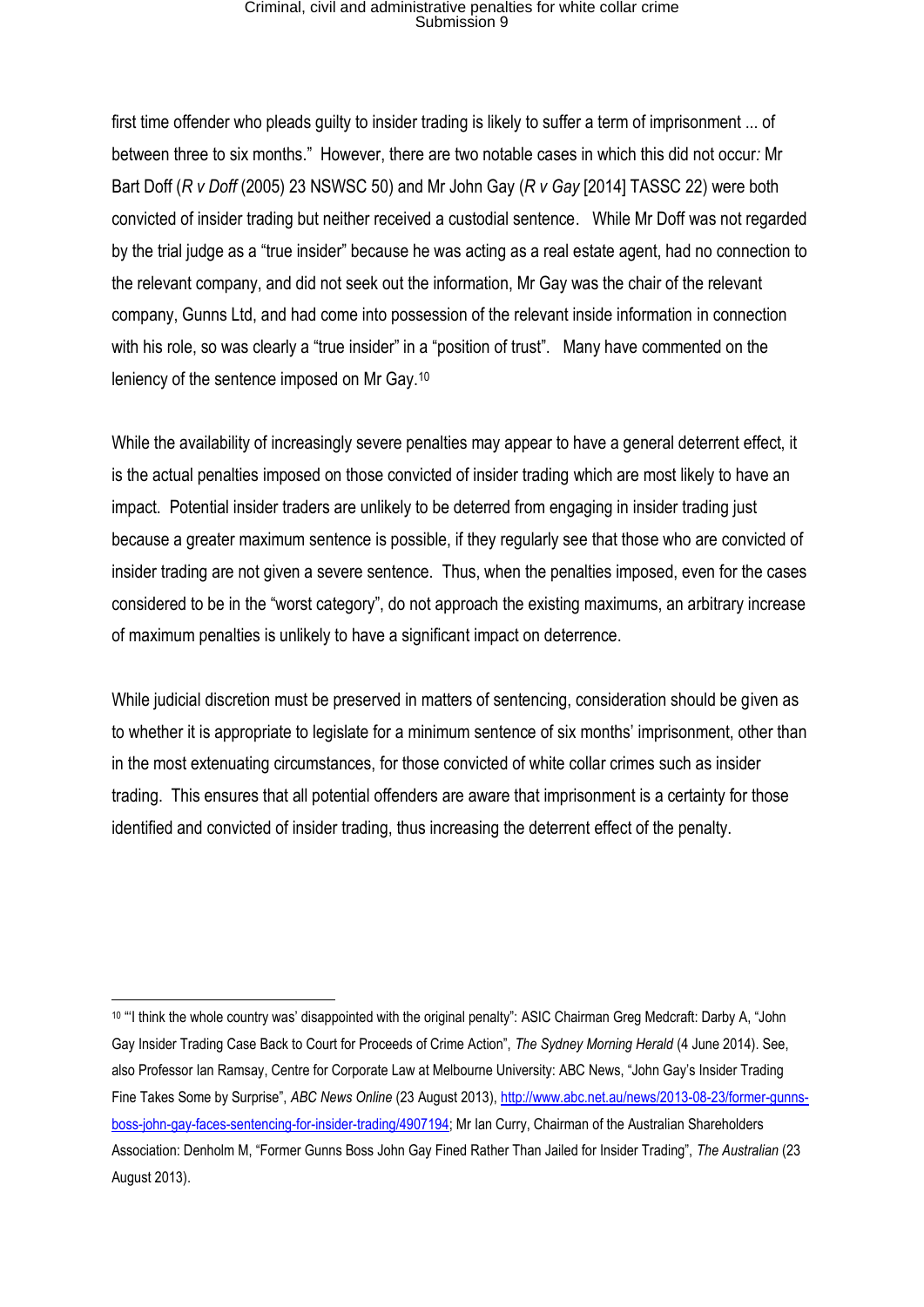#### **4. The Use and Duration of Banning Orders in connection with Insider Trading**

A person who is convicted of insider trading in criminal proceedings is automatically disqualified from managing a corporation for a period of five years, due to the operation of section 206B(1)(b)(i) of the Corporations Act.<sup>11</sup> However, he later successfully brought an application to the Supreme Court of Tasmania for leave to manage two private corporations under section 206G of the *Corporations Act*. 12

ASIC had opposed the application for Mr Gay to be given leave to manage the two private corporations on a number of grounds, including that it would "undermine the punishment and general deterrent effect of the sentence imposed". ASIC highlighted the fact that the original sentencing judge has expressly referred to the disqualification as a relevant factor.<sup>13</sup> However, Pearce J of the Supreme Court of Tasmania focused primarily on whether the public needed protection, rather than on a deterrent effect of the disqualification, and granted leave to Mr Gay.

While a person who is convicted of insider trading will be automatically disqualified from managing a corporation, the deterrent and penalty effect of the disqualificaiton is diminished if leave to manage a corporation is easily obtained. Accordingly, I recommend that section 206G of the *Corporations Act,*  which permits a Court to grant leave to manage a corporation to a disqualified person, be amended to provide that, where a person has been disqualified from managing a corporation because they have been convicted of a criminal offence under the *Corporations Act*:

The Court may only grant leave if satisfied that the person is otherwise subject to a penalty of appropriate personal and general deterrence.

There is no automatic disqualification from managing corporations for a person found liable for insider trading in civil penalty proceedings. This may, in part, be because there was no civil liability for insider

<sup>11</sup> Section 206B(1) of the *Corporations Act* provides that: "A person becomes disqualified from managing corporations if the person: ... (b) is convicted of an offence that: (i) is a contravention of this Act and is punishable by imprisonment for a period of greater than 12 months."

<sup>12</sup> See *Re Gay* [2014] TASSC 22.

<sup>13</sup> *Re Gay* [2014] TASSC 22 at [32].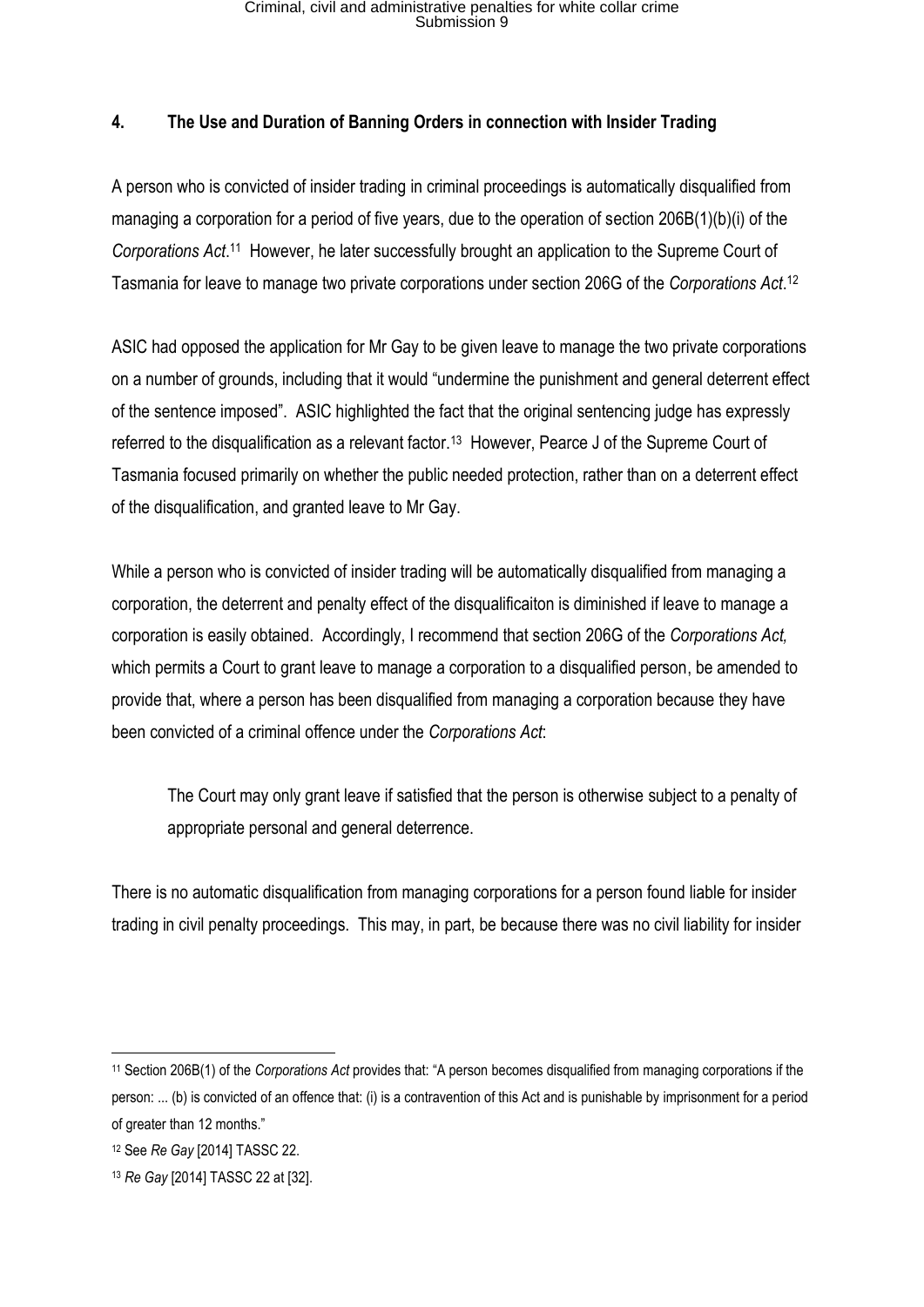trading at the time that section 206B of the *Corporations Act* was enacted. However, ASIC may apply to the Court under section 206C of the *Corporations Act* seeking disqualification of such a person.<sup>14</sup>

In order to increase the penalty and deterrent effect (both specific and general) for civil liability for insider trading, I recommend that a person found liable for insider trading in civil penalty proceedings should also be automatically disqualified from managing a corporation under section 206B of the *Corporations Act* for five years*.* Accordingly, I recommend that section 206B to also provide for automatic disqualification if a person:

a declaration is made under: (i) section 1317E (civil penalty provision) that the person has contravened section 1043A(1) or (2).

### **5. The Value of Fines and Other Monetary Penalties, Particularly in Proportion to the Amount of Wrongful Gains for Insider Trading**

In addition to a maximum term of 10 years' imprisonment, the maximum fine that can be imposed for a criminal conviction for insider trading is a fine of \$765,000 or three times the profit made or loss avoided, whichever is greater. 15 In the *Penalties for Corporate Wrongdoing Report,* ASIC concluded that the maximum criminal fines for individuals were "generally comparable to most other jurisdictions", <sup>16</sup> and it is noted that, for individuals, the maximum fines are: Canada – the greater of \$CAD 5 million (approximately \$AUD 5.25 million) or three times the benefit gained; Hong Kong – \$HKD10,000,000 (approximately \$AUD 1.44 million); the United Kingdom – an unlimited fine; and the USA - \$USD 5 million (approximately \$AUD 5.6 million).

For civil penalty proceedings, the maximum fine that can be imposed is a fine of up of \$200,000.<sup>17</sup> In the *Penalties for Corporate Wrongdoing Report*, ASIC noted that this is significantly lower than the maximum fine available for civil breaches of insider trading in other jurisdictions: Canada – a fine of up

**<sup>.</sup>** <sup>14</sup> Section 206C(1) of the *Corporations Act* provides that: On application by ASIC, the Court may disqualify a person from managing corporations for a period that the Court considers appropriate if: (a) a declaration is made under: (i) section 1317E (civil penalty provision) that the person has contravened a corporation/scheme civil penalty provision; ... and (b) the Court is satisfied that the disqualification is justified.

<sup>15</sup> Section 1311 and Schedule 3 of the *Corporations Act.* 

<sup>16</sup> ASIC*, Penalties for Corporate Wrongdoing Report*, p 16.

<sup>17</sup> 1317G of the *Corporations Act.*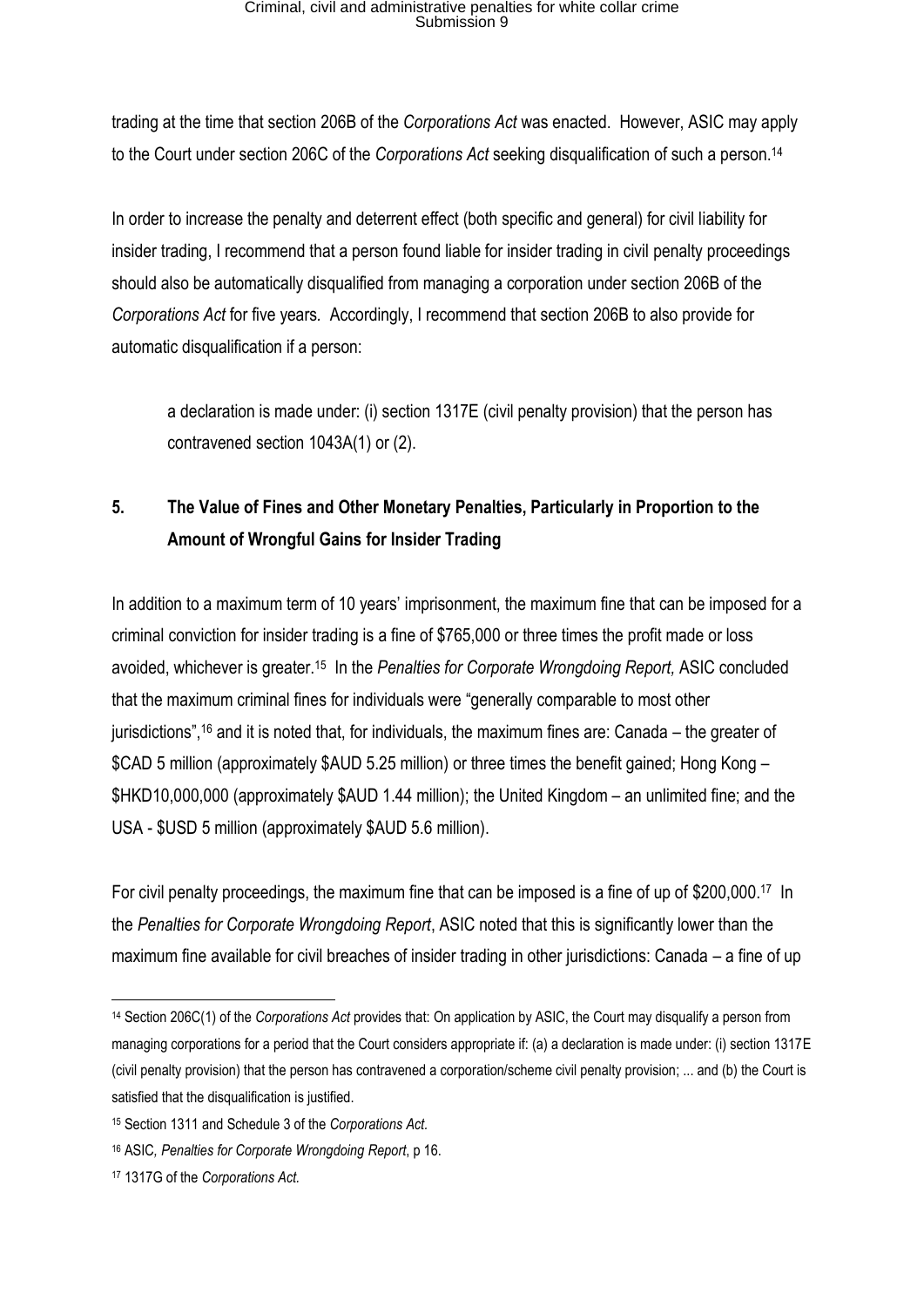to \$CAD 1 million (approximately \$AUD 1.05 million); Hong Kong – an unlimited fine; the United Kingdom – an unlimited fine; and the United States of America – a fine of up to three times the benefit gained.

A fine which is calculated by reference to the amount of the unlawful profit made or loss avoided is more likely to be a significant deterrent and will make potential offenders less likely to be willing to risk the possibility of detection. Accordingly, I recommend that the maximum fine for civil penalty proceedings for insider trading be increased to the same maximum as for criminal proceedings – a maximum of \$765,000 or three times the profit made or loss avoided, whichever is greater - in order to increase the general and specific deterrent effect of the penalty.

#### **6. The Availability and Use of Mechanisms to Recover Wrongful Gains for Insider Trading**

In Australia, the *Proceeds of Crime Act 2002* (Cth) can be applied to seize the proceeds of insider trading in connection with a criminal prosecution, as a form of disgorgement. This action is not available in connection with civil penalty proceedings. ASIC noted in the *Penalties for Corporate Wrongdoing Report* that disgorgement is available in civil proceedings for insider trading in each of the other jurisdictions it examined – being Canada, Hong Kong, New Zealand, the United Kingdom, and the USA - but not in Australia.<sup>18</sup>

The confiscation of a profit made or loss avoided, in criminal or civil proceedings, provides an additional deterrent to those who may be tempted to engage in insider trading. In order to have greater consistency with the position in other jurisdictions, and to give an additional deterrent effect, I recommend that a profit made or loss avoided by insider trading be subject to disgorgement in civil penalty proceedings.

### **7. Concluding remarks**

In order to maintain and protect the integrity of our securities markets, so that investors do not lose confidence and consider that insiders are able to unfairly benefit from the use of information that is not publicly available, prospective insider traders must be appropriately deterred from engaging in such conduct. Insider trading is widely acknowledged as a crime that is extremely difficult to detect and

**<sup>.</sup>** <sup>18</sup> ASIC*, Penalties for Corporate Wrongdoing Report*, p 20.